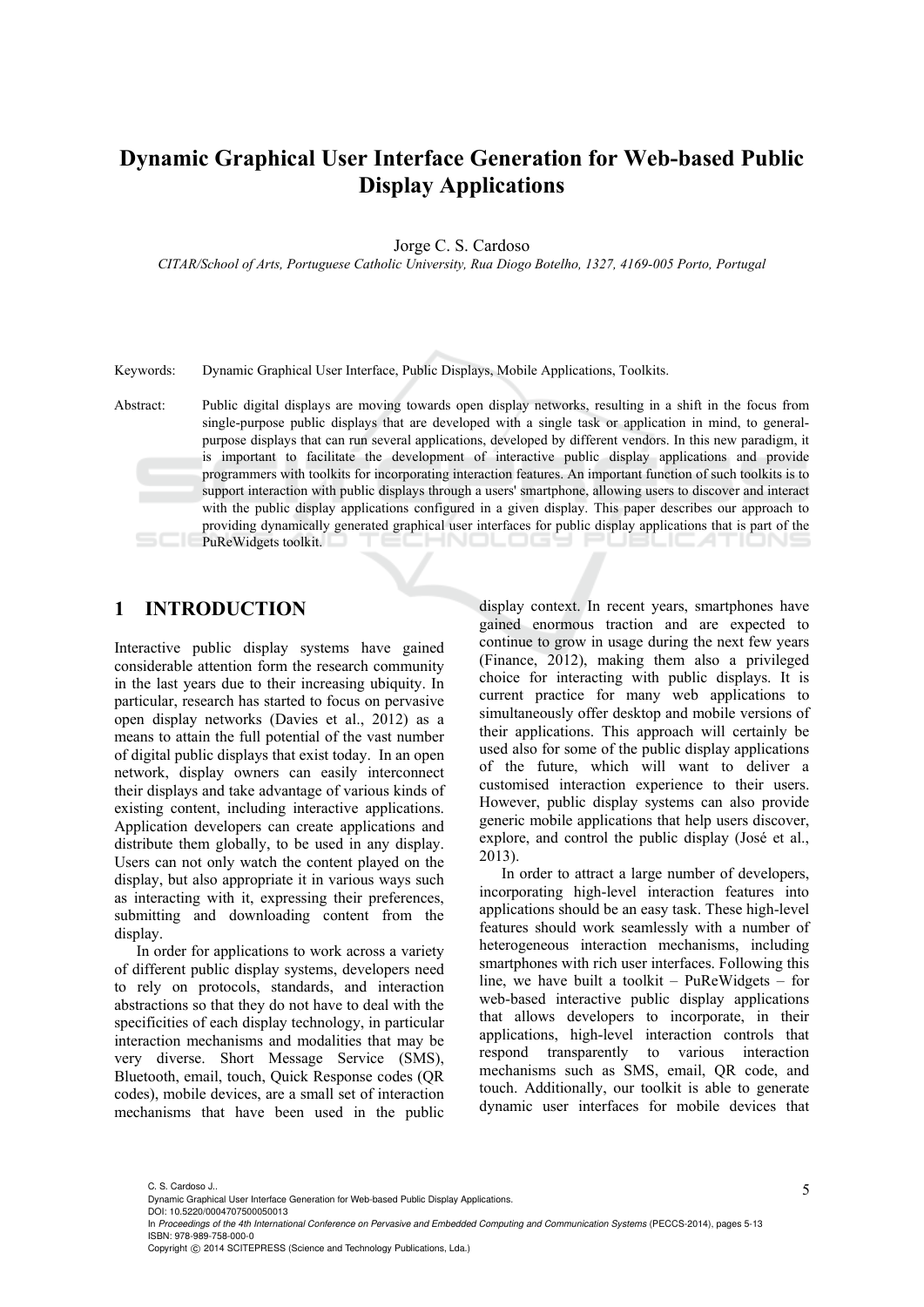allow users to discover and interact with the applications running in a specific place, and their interaction features.

In this paper, we focus on the dynamic generation of graphical user interfaces. We describe our approach; present its architecture and programming model; and present a preliminary evaluation of the resulting system that consisted in a real-world deployment of a public display running various applications built with the toolkit.

## **2 RELATED WORK**

Automatically generating a user interface is a common approach in ubiquitous computing environments and smart spaces where there are services associated with places, which can be accessed through many different devices. In this approach, the application logic and user interface are usually distributed: the user interface runs in a controller device that connects remotely to the application logic through some kind of remote method invocation mechanism. Service developers focus on the implementation of the internal logic and on what functions the service should provide to the outside world. These functions represent the programmatic interface that the service exposes to other system components.

There are several ways to make the user interface appear in the controller device and allow a user to control the service. We describe some alternatives in the following subsections.

## **2.1 Downloadable UI Code**

One approach for creating the user interface is to have the controller download the User Interface (UI) code from the service itself and then execute it locally. This is the approach followed by the Jini Service UI (Venners, 2005), which is based on Jini's service architecture. In Jini, services announce themselves by registering in a lookup service available in the network. This registration involves placing a service proxy object for the service in the lookup service. This service proxy is a runnable Java object that clients use to interact with the service. Clients use the lookup service to find a service of interest and download the associated service proxy. To invoke a function on the service, clients call a local method on the proxy. The proxy object takes care of communicating over the network to the corresponding service, using whatever protocol the service developer chose.

## **2.2 Abstract UI Description**

A different approach for showing the user interface in the controller device is to have a service interface description that can be read by a controller to dynamically generate a suitable user interface (graphical, speech, gesture, command line, etc.). For example, (Roman, Beck, & Gefflaut, 2000) developed a device independent, XML-based, language for representation of services and the respective dynamic interface generation for mobile devices. The service description language allows the definition of a list of methods with parameters, which can be invoked by the client. The service description also includes a description of GUI elements that should be used in the user interface to represent the parameters and actions that trigger the invocation of methods. Clients obtain the service description and employ an eXtensible Stylesheet Language (XSL) transformation particular to the device to generate the HTML user interface, which is then presented in a native browser.

In XWeb (Olsen et al., 2000), a service exposes its data through a Data URL that can be manipulated by clients but, in order to provide a user interface, services also specify a View URL that points to an XView. The XView specifies the interaction that can be accomplished with the data, defining the possible data types and transformations from internal representations to user-friendly representations called interactors (numbers, dates, times, enumerations, text, links, groups, and lists). An XWeb client uses the XView to generate a user interface appropriate to the interaction modality of the device. Because XViews are independent of any concrete interaction modality, devices are able to generate user interfaces for graphical and speechbased interaction.

Another system that resorts to dynamic user interface generation is the Personal Universal Controller (PUC) (Nichols et al., 2002). PUC uses a peer-to-peer communication architecture between client devices and services, and a service specification language, based on XML, which models data (state variables) and actions (commands). A service is modelled as a group tree of elements (variables and commands); this structure allows service developers to group similar elements together providing cues for the interface generators. The specification language also allows the definition of dependencies between elements. The graphical user interface generator uses the combination of the group tree and dependencies to organise the interface components into logical groupings.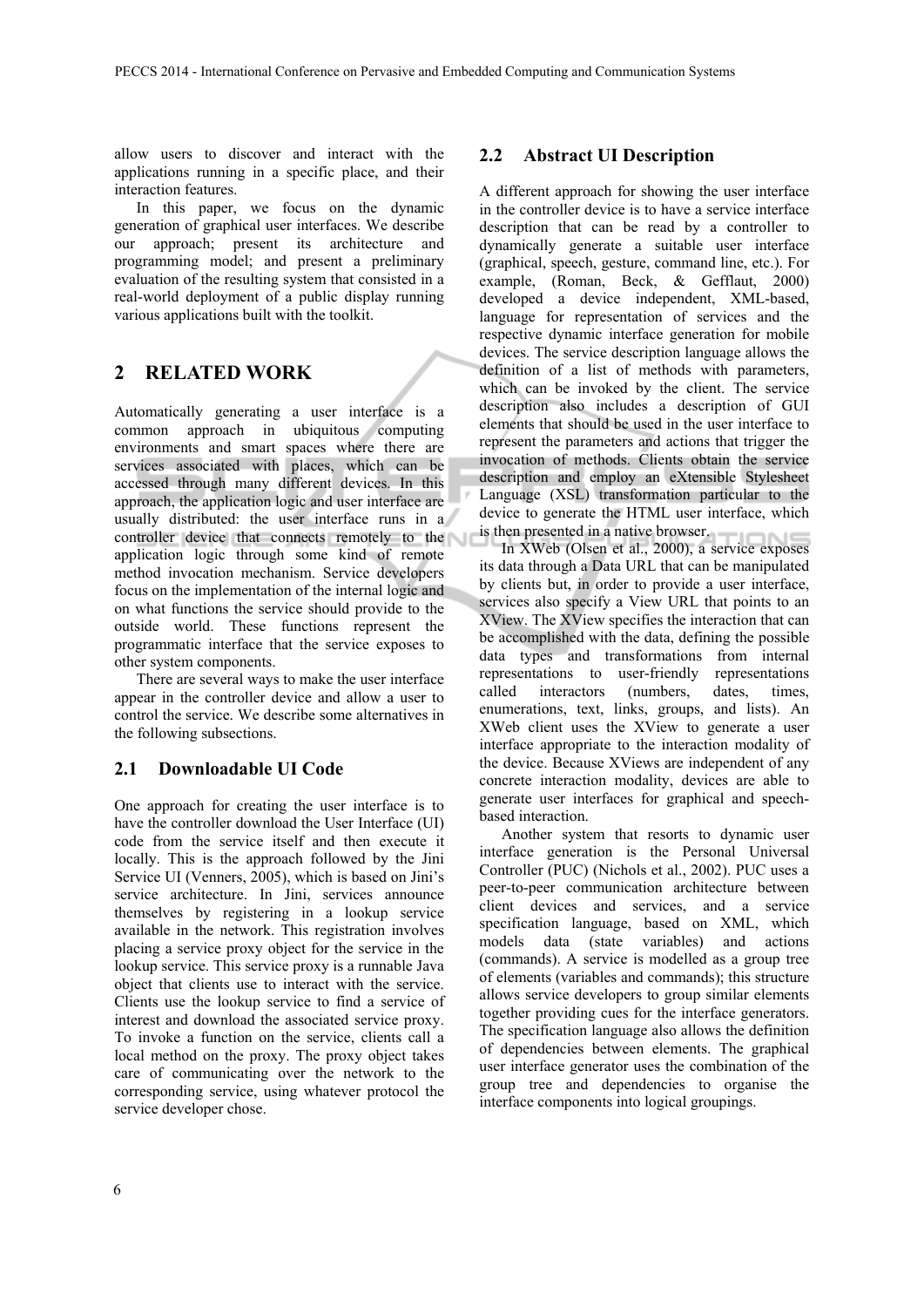## **2.3 Hybrid Approaches**

There are also hybrid solutions for generating the user interface: custom-designed user interfaces can be associated with services for some types of devices but if a suitable user interface for a particular device does not exist, the device can dynamically generate a user interface from the service description. (Hodes & Katz, 1999) for example, proposed an XML-based Interface Specification Language (ISL) that allows the specification of methods that can be invoked on the service and also of user interfaces for that service, available to be downloaded and executed in the device. ISL includes a  $\langle ui \rangle$  tag to specify a user interface for the service, which can be the name of a component that the device somehow knows about or a network address where the component can be found. If no user interface is specified for a service, or if no suitable one for that particular device is found, the device can use the ISL to dynamically create a user interface that allows users to interact with the exposed methods of the service.

In iCrafter (Ponnekanti et al., 2001), services register in an Interface Manager and send it a service description in an XML-based language called Service Description Language (SDL) – which lists the operations supported by the service, in a similar way to ISL. Clients obtain a list of available services from the Interface Manager and can ask for the user interface of a specific service (or a combination of services). When asked for a user interface, the Interface Manager will search for a suitable interface generator: it first searches for a generator for that specific service, then for a generator for that service interface, and finally for the service-independent generator. This allows the creation of custom user interfaces for a service, if the developer chooses to, but guarantees that a suitable user interface can always be presented to the user. The interface generator uses a template to generate code in a user interface language supported by the controller device (iCrafter supports HTML, VoiceXML, SUIML and MoDAL), so controller devices are assumed to be capable of running a user interface interpreter that can then render the received user interface code.

The toolkit presented in this paper draws inspiration in the dynamic user interface generation approach and provides web-based user interface generation for public display applications. Unlike the approaches presented in this section, our approach does not require programmers to use an interface description language to explicitly define

the user interface of the application. Instead, our toolkit continually gathers information about which widgets the application has created in order to be able to replicate them in the dynamically generated interface.

## **3 OVERVIEW OF PUREWIDGETS**

PuReWidgets is an interaction toolkit for web-based public display applications. In this section we briefly outline its main features and architecture, but a more in-depth description can be found in (Cardoso & José, 2012). PuReWidgets provides the following main features:

*Multiple, extensible, widgets*. The toolkit is structured around the concept of widget. It incorporates various types of interaction widgets that support the fundamental interactions with public displays. Existing widgets can be customised and composed into new widgets, and completely new widgets can be created by application programmers.

*Dynamically generated graphical interfaces*. The toolkit automatically generates graphical user interfaces for mobile devices (web GUI). It also generates QR codes for user interaction through camera equipped mobile devices.

*Independence from specific input mechanisms. and modalities.* The toolkit supports several interaction mechanisms such as SMS, Bluetooth naming, OBject EXchange (OBEX), email, touchdisplays, in addition to the already mentioned desktop, mobile, and QR code interfaces. These input mechanisms are abstracted into high-level interaction events through the available widgets, so that programmers do not have to deal with the specificities of the various concrete mechanisms.

*Asynchronous interaction*. The toolkit supports asynchronous interaction, allowing applications to receive input events that were generated when the application was not executing on the public display. Generally, this allows users to send input to any application configured in a display, including the ones not currently executing at the display. More specifically, this can be used, for example, to allow off-line customisation of an application so that relevant content is shown to a particular user or group of users when the application is displayed.

*Concurrent, multi-user interaction*. The toolkit supports concurrent interactions from multiple users, and provides applications with user identification information that allows them to differentiate user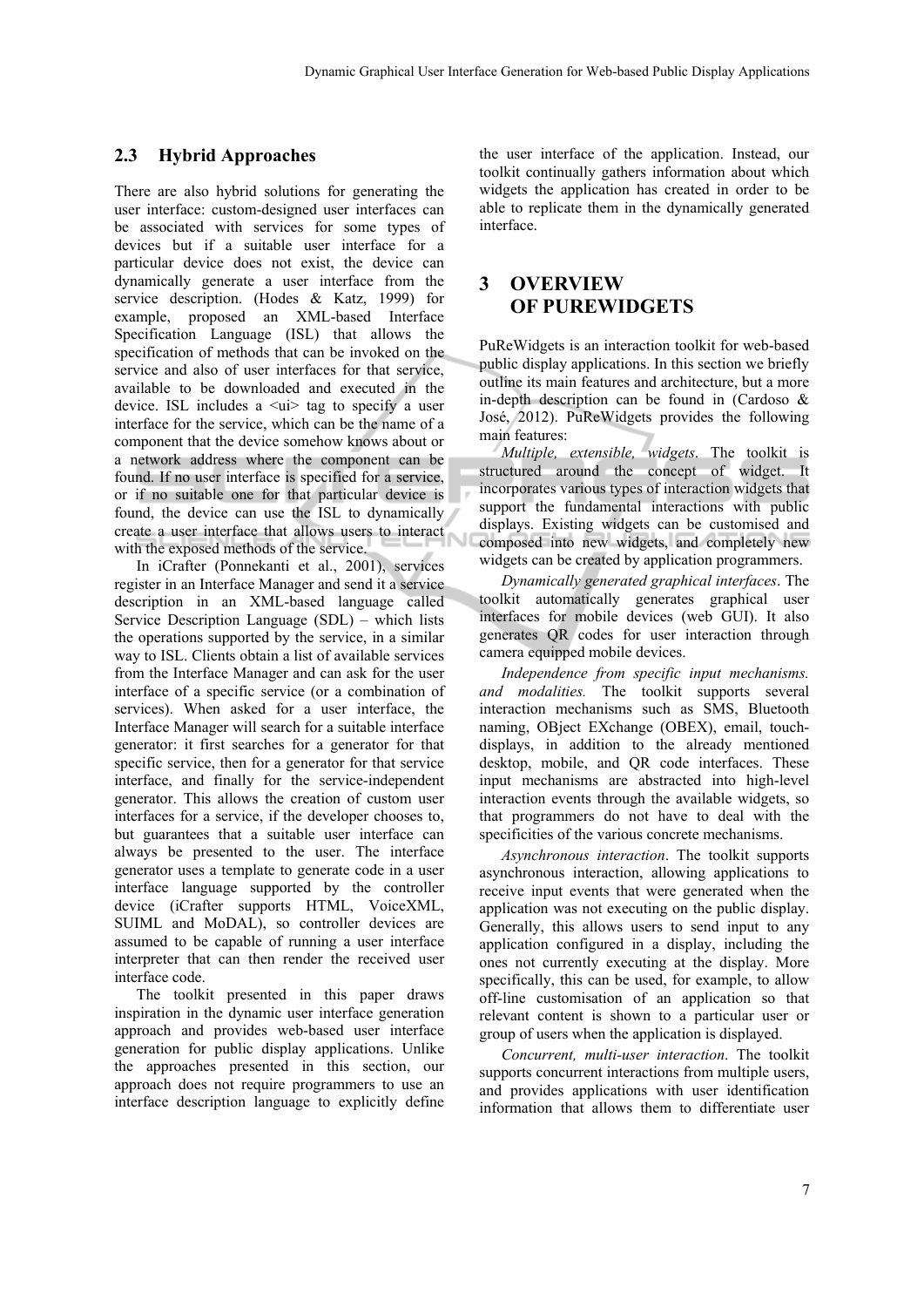input.

*Graphical affordances*. The toolkit provides default graphical representations for its widgets. Widgets also provide graphical input feedback on the public display when an input event occurs.

#### **3.1 Architecture**

PuReWidgets was designed to support displays in various independent administrative places, running various applications developed by third-party developers. Figure 1 depicts the main physical components of a network of public displays.



Figure 1: Physical components of the PuReWidgets architecture.

From the perspective of a public display, a PuReWidgets-based public display application is a standard web application that is downloaded from a third-party web server and runs in a standard web browser component in the public display. Interaction with a public display application is accomplished through an Interaction Manager (IM) server that is part of the PuReWidgets toolkit. A single IM supports various independent applications and displays.

The toolkit is composed of a widget library that programmers include in their application's code, and a web service that handles interaction events (see Figure 2). When the application is on-screen, the library receives input events from the IM and passes them on to the widgets being used by the application.

The development process of a public display application that uses PuReWidgets is similar to the development of a regular web application: developers include the library in their projects and use the available functions of the library to code the application, instantiating widgets and registering interaction event callback functions. Developers then deploy the set of HTML, CSS, and Javascript

files that compose their application to a standard web server.



Figure 2: Logical components of the toolkit.

## **3.2 Interaction Manager**

The IM server mediates all user interaction with the public display applications. The IM keeps a database of every widget created and in use by applications and is capable of routing the various interactions to the correct application. The PuReWidgets library communicates with the IM via an HTTP/REST protocol service, for submitting and receiving widget information and input events. The IM is structured around the following set of concepts:

*Place*. A place is an administrative area defined by the display owner. A place can have different levels of granularity: it can refer to something small like a specific cafeteria, with a single public display, or to a wider place like a university campus, with various public displays. A single IM server can handle multiple independent places, each identified by a unique place id.

*Application*. An application is a web application, identified by its URL, which uses the PuReWidgets library. Display owners may associate several applications with a single place. Each association is an application instance in the IM, identified by an instance id. When an application instance is running on the public display and showing its content, it is said to be on-screen, otherwise it is off-screen. Offscreen applications can still receive input, but are not able to react immediately on the public display.

*Widget*. A widget represents an interaction feature of an application. Applications instantiate widgets at runtime, and give them unique (in the scope of the application) widget ids. When widgets are instantiated, they are automatically registered in the IM, i.e., their description is sent to the IM. The registration process itself is hidden from the application and is done by the PuReWidgets library. Widget instances may be on-screen, or off-screen (visible on the public display, or invisible); in either case, the widget instances are able to receive input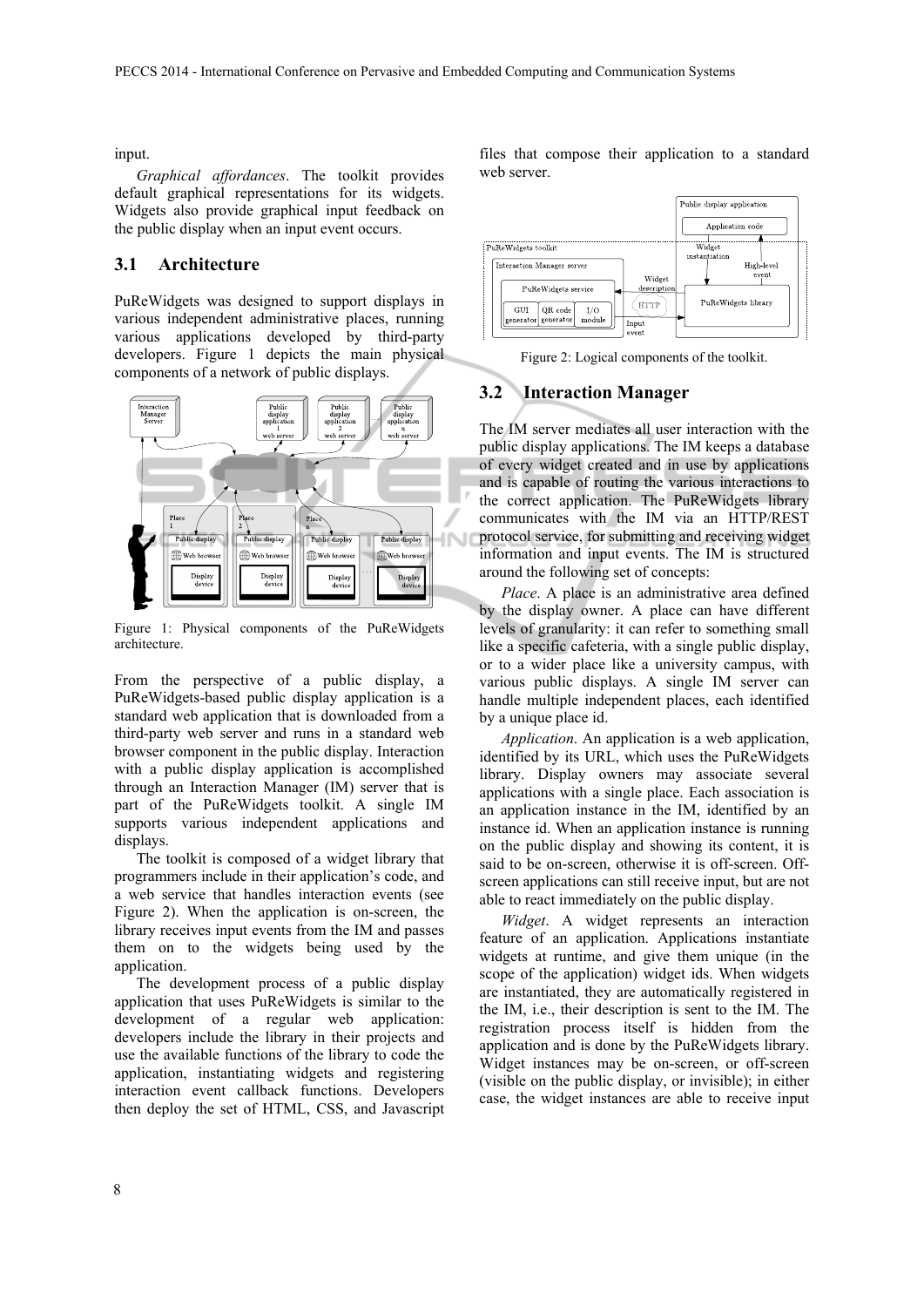and trigger an event.

*Widget Option*. Widget options are independently actionable items within a widget. Most widgets have a single option, but some, for example list boxes, may have various options that users can independently select. Each widget option must have a unique widget option id in the scope of a widget.

*Reference code*. The IM assigns a unique (within the scope of a place) textual reference code to each widget option. Reference codes are human-readable identifiers to be used in text-based interactions, allowing users to address individual options within a widget. Additionally, places also have reference codes assigned by the display owner that, together with the reference code of the widget option, uniquely identifies an interactive feature across all places and applications of the IM.

*Web GUI*. The web GUI is a web-based interface that the IM dynamically generates for all applications in a given place, allowing users to interact with any widget of any application through a standard web interface.

#### **3.3 Widgets**

Widgets are capable of receiving simultaneous input from multiple users using diverse interaction mechanisms. We have studied interaction features across a large number of public display systems, and developed widgets to support the most common interaction scenarios. The following widgets are currently provided:

*Button.* A button allows users to trigger actions in the public display application (Figure 3a).

*List box.* The list box allows users to select among a set of related items (Figure 3e).

*Text box*. A text box allow users to input free text (Figure 3f).



Figure 3: Default graphical representations for widgets on the public display interface.

*Upload.* An upload widget allows users to submit media files to the public display (Figure 3c).

*Download*. A download widget allows the application to provide files that users can download to their personal devices (Figure 3b).

*Check-in*. Check-in widgets allow users to signal their presence to the application (Figure 3d).

#### **3.4 Interaction Mechanisms**

In its current version, PuReWidgets supports four kinds of input that allow users to interact with applications: text-based input, QR codes, touchscreen interaction, a web GUI for mobile devices.

Text-based interaction includes various different input mechanisms such as SMS, instant messaging, email, Bluetooth naming, and other mechanisms where the communication is made mainly via text messages. We use an approach similar to the one used by (Paek et al., 2004) where the IM server is composed of a set of I/O modules that can receive raw input from different sources and interpret the interaction commands that are present. We define a simple command structure to address a specific widget on an application and pass it additional parameters.

Widgets in PuReWidgets are also touch-enabled. In this case, interaction is always anonymous and the widgets must be on-screen in order to be interacted with. Currently, PuReWidgets supports touch interaction with buttons, list boxes, and text boxes.

PuReWidgets also creates QR codes for individual widget options, allowing interaction with specific application features simply by scanning a visual code. Applications can use the library to create and show QR codes on the public display for any widget they have created. Additionally, display owners can also access a webpage where they can see all the QR codes associated with a particular application, and print and distribute them physically near the public display.

PuReWidgets also dynamically generates a webbased GUI for desktop and mobile devices. For each place, the IM server provides a web GUI that allows users to see the available applications in that place, and interact with any widget currently in use by any application in that place.

## **4 DYNAMIC UI GENERATION**

In order to generate a web graphical user interface for a public display application, PuReWidgets uses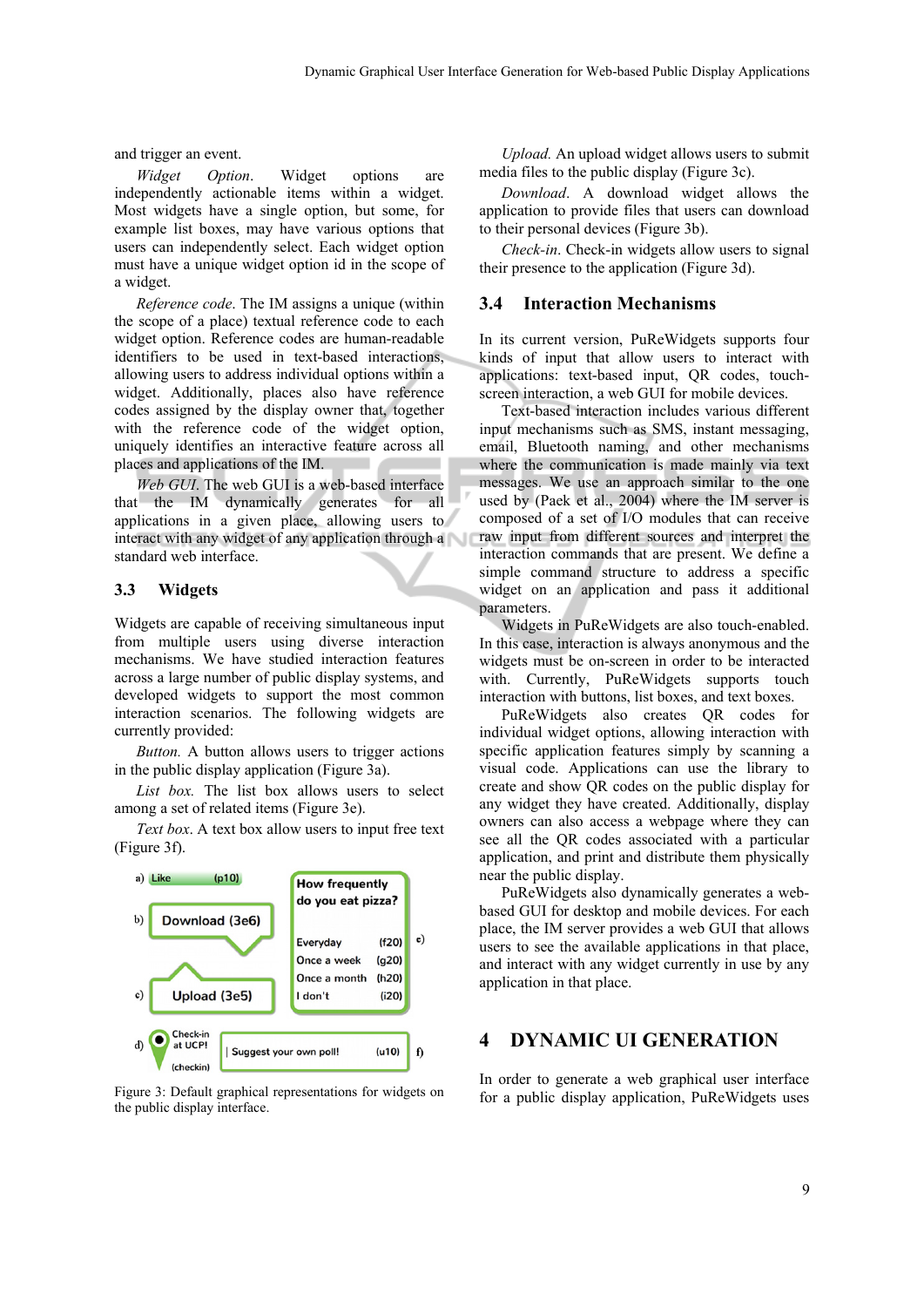the information that applications register when they create or update widgets.

## **4.1 Structure of a Widget**

A widget holds the information necessary to render it locally at the public display, but also for rendering in the web GUI. Figure 4 shows the main data structures for a widget. The information contained in these data structures is sent to the IM during the widget registration process.



Figure 4: Widget data structures.

*Widget id.* The widget id is a unique id (within the application) assigned by the application that allows the IM to identify each widget.

*Control type*. The control type defines the kind of information that results from the interaction and the general behaviour of the widget. We have defined five control types: select - for imperative (actions) and selection widgets; entry - for data entry widgets; download - for file download widgets; upload - for file upload widgets; and presence - for check-in widgets.

*Long and short descriptions.* Long and short descriptions are textual labels for the widget. The long and short versions may be used differently by different widgets. For example, the list box widget uses the long description as the title of the list box in the public display interface. The button widget uses the short description as the button label. In the web GUI these descriptions are used together to provide additional contextual information to the user.

*Widget options.* Widget options define independently actionable items within the widget. For example, a list box widget has several widget options corresponding to each of its items. A button has only one widget option corresponding to the action that it triggers. A widget option has a unique id within the widget, and short and long descriptions

that are used as labels for the options. Additionally, a widget option may have an icon associated with it. Widget options have a reference code that is assigned by the IM and that corresponds to humanreadable textual code used in text-based interactions for selecting a specific item in a widget. The reference code is a random 3-letter code generated by the IM, but applications may suggest their own reference codes, that are honoured if they don't conflict with other existing widgets.

*Widget parameters.* A widget parameter is a name/value pair that can be associated with each widget instance. Parameters can be used in application-specific or widget-specific manners.

## **4.2 Rendering**

When users access the web GUI for a given place, the IM automatically generates a graphical user interface, using the information about the registered widgets. For each place, the IM server provides a web GUI that allows users to see the available applications in that place, and interact with any widget currently in use by any application. It should be noted, however, that this automatic interface generation does not preclude application developers from creating a custom web or mobile interface of their applications.



Figure 5: Public display interface of an application.

Figure 5 shows the public display interface of an application created with the PuReWidgets toolkit. This particular screen allows users to select the next video to be played. If users access the web GUI for this application, they will see an interface similar to the one depicted in Figure 6.

#### **4.2.1 Widget Layout**

The web GUI has slightly different layouts depending on the size of the mobile device, but the general structure is the same. Figure 6 shows the layout for the widget list screen in a tablet device.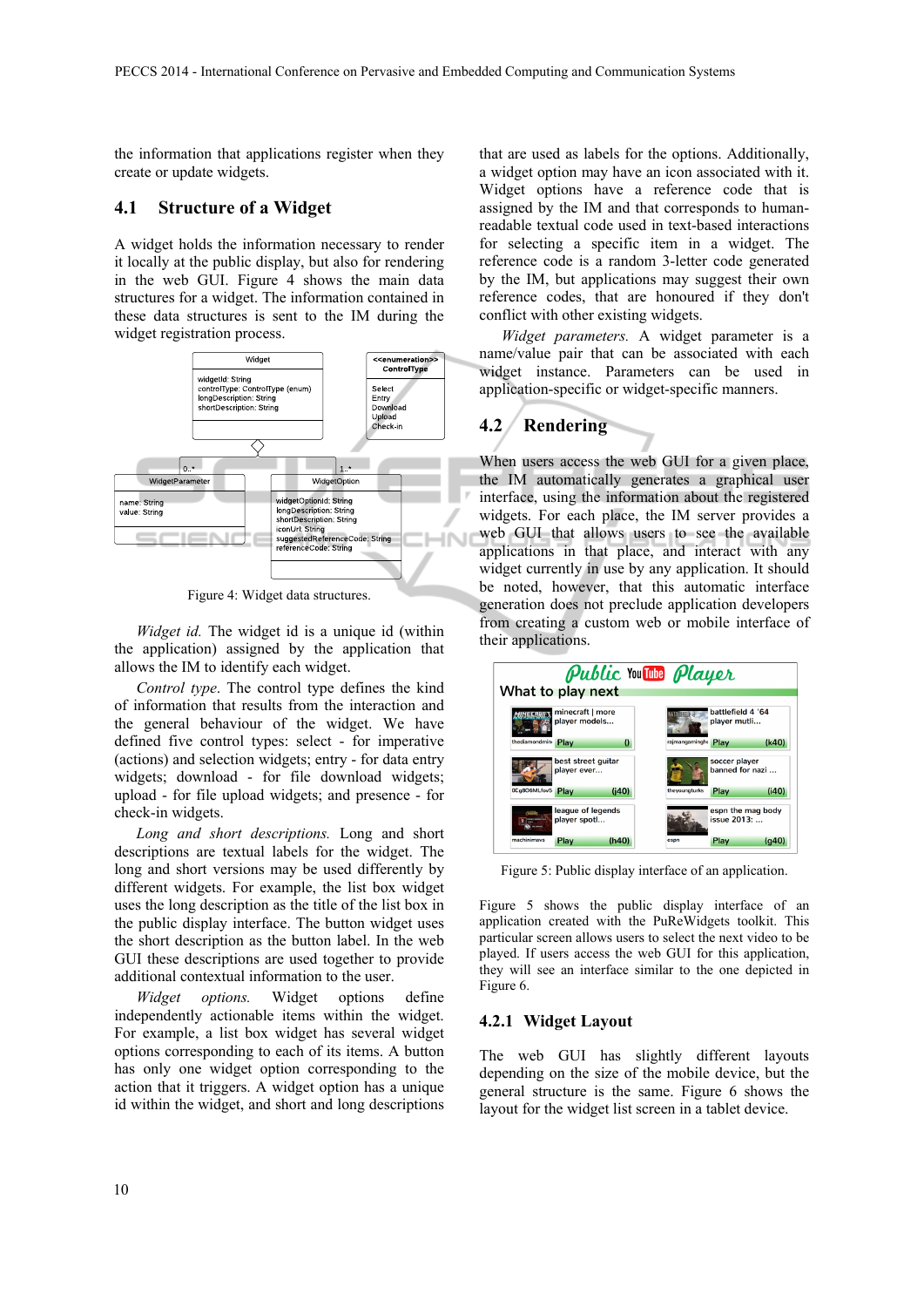

Figure 6: Main elements of the web GUI.

In order to provide some visual structure to the web GUI and help users to discover a specific widget, the short description is used for grouping: widgets with the same short description are grouped together under the same panel (in Figure 6, for example, the depicted widgets share the same "Play" short description).

PuReWidgets uses the various widget fields to decide how to render a widget. For example, the widget control type is used to determine what HTML controls are needed to provide the interaction (a textbox, a list box, a button, an upload form, etc.). Figure 7 shows the elements used to render a list box and a text box.



Figure 7: Rendering of list box and text box widgets in the web GUI. (Left: list box widget rendering; right: text box widget rendering).

In addition to grouping, PuReWidgets allows application developers to define the order of the widgets. By default, the widget id is used as the sorting field that defines the order by which widgets are rendered (left to right, top to bottom), but developers may use a special widget parameter to override the default sorting field.

## **4.3 User Authentication**

The web GUI allows users to interact anonymously, while making sure that the system is able to distinguish different users. For this, the web GUI randomly generates a user id and nickname (in the form of "Anonymous####") the first time a user accesses the web GUI.

If users choose to identify themselves, they can do this by logging in with one of several

authentication providers (the web GUI currently uses the Janrain service (Janrain, 2013), which provides a unified authentication mechanism across several providers such as Google, Facebook, Twitter, LinkedIn, etc.). In this case, the user's id and nickname are extracted from the provider's account profile.

#### **4.4 Synchronisation**

Applications built with PuReWidgets can create, destroy, and modify their widgets at any time. In order to maintain consistency between the public display interface and the web GUI, any changes in the widgets must be propagated from the application to the web GUI. Currently, the web GUI uses a polling approach where it contacts the IM periodically, asking for any changes in the current set of widgets, and modifying the rendering of the widgets, accordingly.

## **5 EVALUATION**  ATIONS

We have done a preliminary evaluation of the dynamically generated user interface in a real-world deployment of a public display. We have developed three interactive public display applications using PuReWidgets for this study: the Public YouTube Player, Everybody Votes, and "Wrod" Game. The Public YouTube Player is an application that searches for, and plays YouTube videos. The Everybody Votes application allows users to vote on polls created by display owners. The Wrod Game application displays anagrams of words and invites users to guess what the word is. For this study, we used a public display that was already in use at the School of Arts of the Portuguese Catholic University. We asked a group of people from the School of Arts to interact with the display whenever they went to the bar, during two weeks. At the end of the two-week period, we interviewed participants regarding their interaction experience. Next, we present the main issues we found relative to the dynamic user interface.

#### **5.1 Results and Discussion**

In general, participants were able to use the web GUI without major difficulties to interact with the available public display applications. There were, however, two issues that participants identified during this study.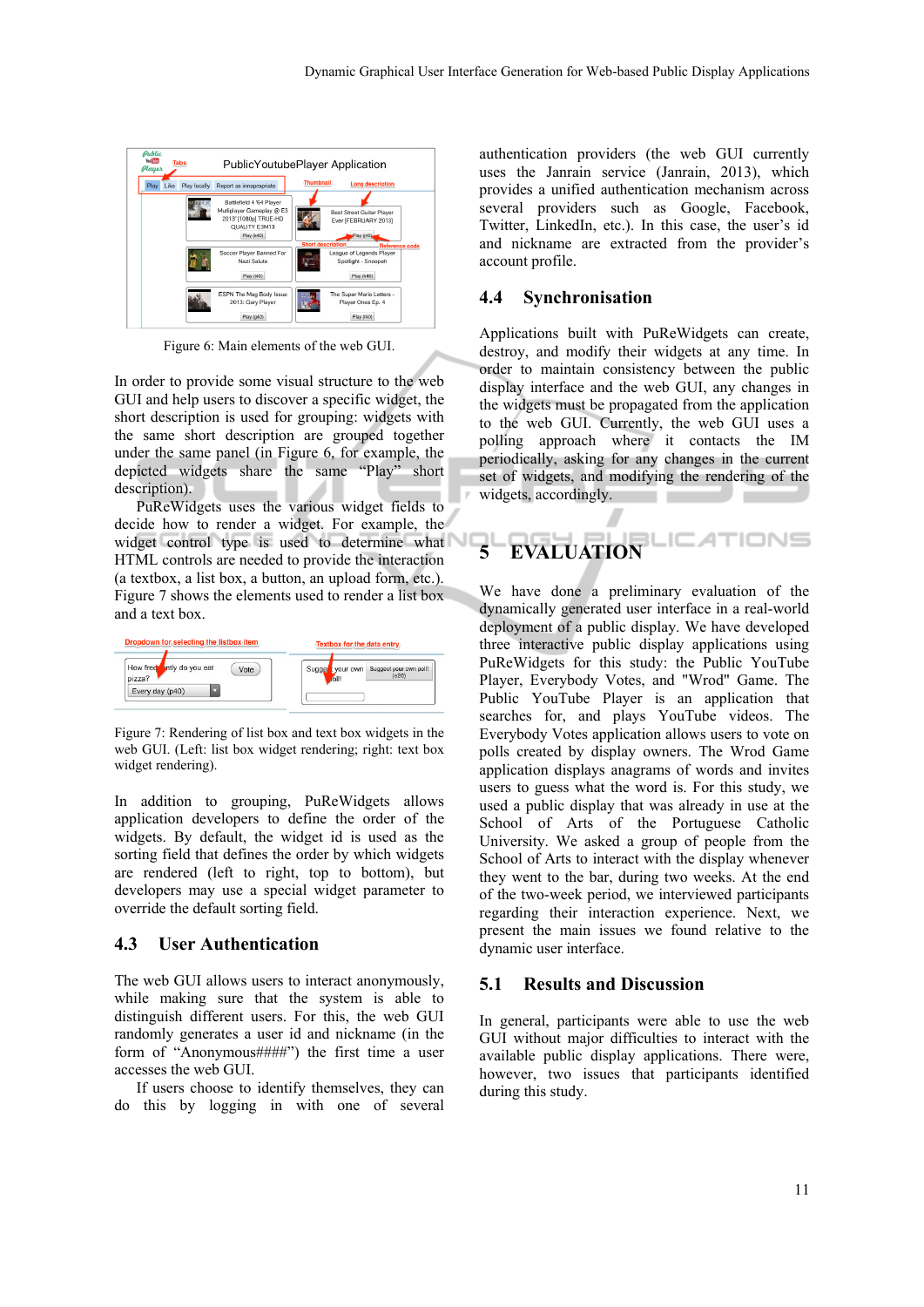#### **5.1.1 Asynchronous Interaction**

The first issue was about the asynchronous interaction model. PuReWidgets allows users to send input to an application, even if the application is not running on the public display at the time. In these cases, the application will only react when it comes back on-screen. However, some participants expected applications to immediately appear on the display if they interacted with it. One way to mitigate this problem is to provide better feedback to the user about what is going to happen with his input. In the version used during the study, the web GUI showed only a standard "input sent" message as feedback to the user's interaction. As a result of this study, we have enhanced the feedback to provide more information. The current version now detects if the target application is on-screen or off-screen and provides different messages to the user. If the application is on-screen, it instructs the user to look at the display to see the result of his interaction. If the application is off-screen it informs the user that it may take a while for him to be able to see the reaction of the application (currently, it's not possible to predict how long it will take). We have also planned a new version of the web GUI that allows applications to customise the feedback message

#### **5.1.2 Rapidly Changing Widgets**

The second issue is related to applications that change their widgets very rapidly. To limit the number of persistent connections to the server, the web GUI uses a polling approach to periodically ask the IM server for updates about the application's widgets. For applications that change their interface frequently, by adding, removing, or changing the description of existing widgets, this polling approach results in temporarily out-of-sync interfaces. This was noticeable in the Wrod Game application, which changes the description of the text box widget to reflect the current anagram. Frequently, the anagram displayed in the web GUI was not the same as the one displayed in the public display, leading users to submit wrong guesses. This was not a major problem, as the text box on the web GUI does not necessarily need to display the anagram: users would most likely look at the public display to see the letters. Still, this problem may be addressed with persistent connections, making sure the web interface is updated at a fast enough pace.

## **6 CONCLUSIONS**

We have presented a widget toolkit for the development of web-based interactive public display applications, focusing on the dynamic generation of web graphical user interfaces. This toolkit provides high-level controls that abstract the input from several heterogeneous interaction mechanisms, allowing programmers to focus on the interaction features of their applications, instead of on the lowlevel interaction details. In addition, the toolkit is able to generate rich interfaces that allow users to discover and interact with the applications in a given place. We have presented our approach, and a preliminary evaluation that resulted in the identification of possible improvements to the user interfaces.

Interfaces for (smart) mobile devices can provide simple, familiar, and rich interaction with public displays applications. As the usage of smartphones increases, and users become more familiar with them, we can expect that these devices will also become a natural choice for interacting with public displays. Additionally, the dynamically generated graphical user interfaces also provide *discoverability* of the interaction possibilities with a particular public display application. A system that dynamically generates mobile graphical user interfaces for public display applications can be an important component in a public display network.

Even if application developers are not willing to invest in a customised mobile version of their public display application, the dynamically generated interface provides a low-effort alternative for developers. This may be an important adoption factor for public display applications, and for their wider dissemination

### **ACKNOWLEDGEMENTS**

Jorge Cardoso has been supported by "Fundação para a Ciência e Tecnologia" (FCT) and "Programa Operacional Ciência e Inovação 2010", co-funded by the Portuguese Government and European Union by FEDER Program and by FCT training grant SFRH/BD/47354/2008.

## **REFERENCES**

Cardoso, J. C. S., & José, R. (2012). PuReWidgets: a programming toolkit for interactive public display